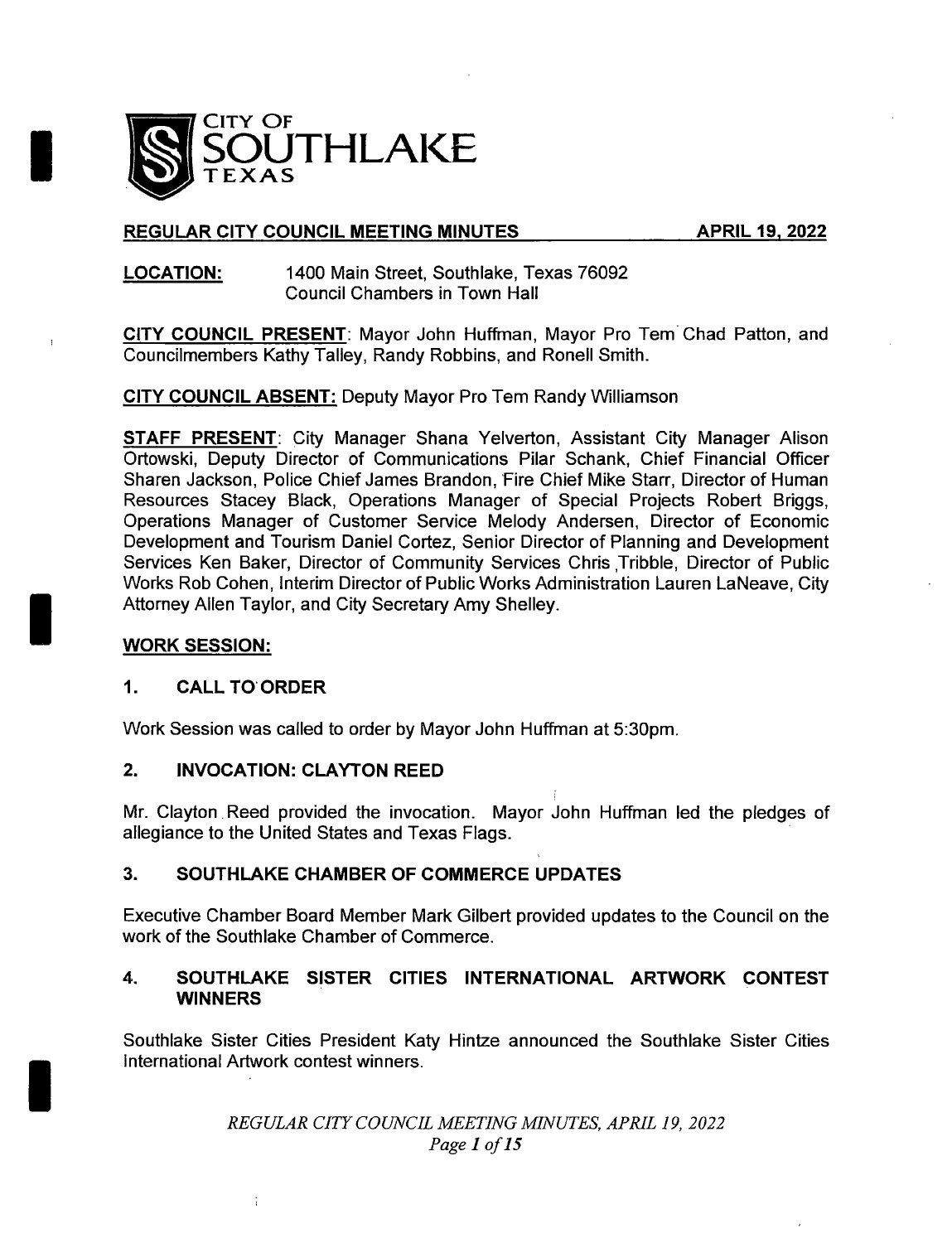## 5. DISCUSS ALL ITEMS ON TONIGHT' S AGENDA. NO ACTION WILL BE TAKEN AND EACH ITEM WILL BE CONSIDERED DURING THE REGULAR SESSION.

Mayor Huffman reviewed the items on the consent agenda.

## REGULAR SESSION: Immediately following the work session

## 1. CALL TO ORDER

Regular Session was called to order by Mayor Huffman at 5:49pm.

## 2A. EXECUTIVE SESSION

Mayor Huffman announced the City Council would go into Executive Session pursuant to the Open Meetings Act, Chapter 551, Texas Government Code, Section 551.071 consultation with city attorney. City Council adjourned for Executive Session at 5: 49pm. Executive Session began at 6:05pm and concluded at 6:15pm.

## 2B. RECONVENE

Mayor Huffman reconvened the meeting at 6:28pm.

## 3. REPORTS:

### 3A. MAYOR'S REPORT

## 3A1. ART IN THE SQUARE UPDATE

Councilmember Kathy Talley provided an update about the upcoming Art in the Square.

## 3B. CITY MANAGER'S REPORT

## 3B1. NATIONAL ARBOR DAY— 150T" ANNIVERSARY

City Manager Shana Yelverton introduced Senior Director of Planning and Development Ken Baker who provided an overview of the 150<sup>th</sup> Anniversary of National Arbor Day.

## 3B2. FINANCIAL REPORT (WRITTEN)

CONSENT AGENDA: All items listed below are considered to be routine by the City Council and will be enacted with one motion. There will be no separate discussion of items unless a Councilmember or citizen so requests, in which event the item will be removed from the general order of business and considered in its normal sequence.

## 4. CONSENT:

4A. APPROVE MINUTES FROM THE APRIL 5, 2022, REGULAR CITY COUNCIL MEETING.

> REGULAR CITY COUNCIL MEETING MINUTES, APRIL 19, 2022 Page <sup>2</sup> of 15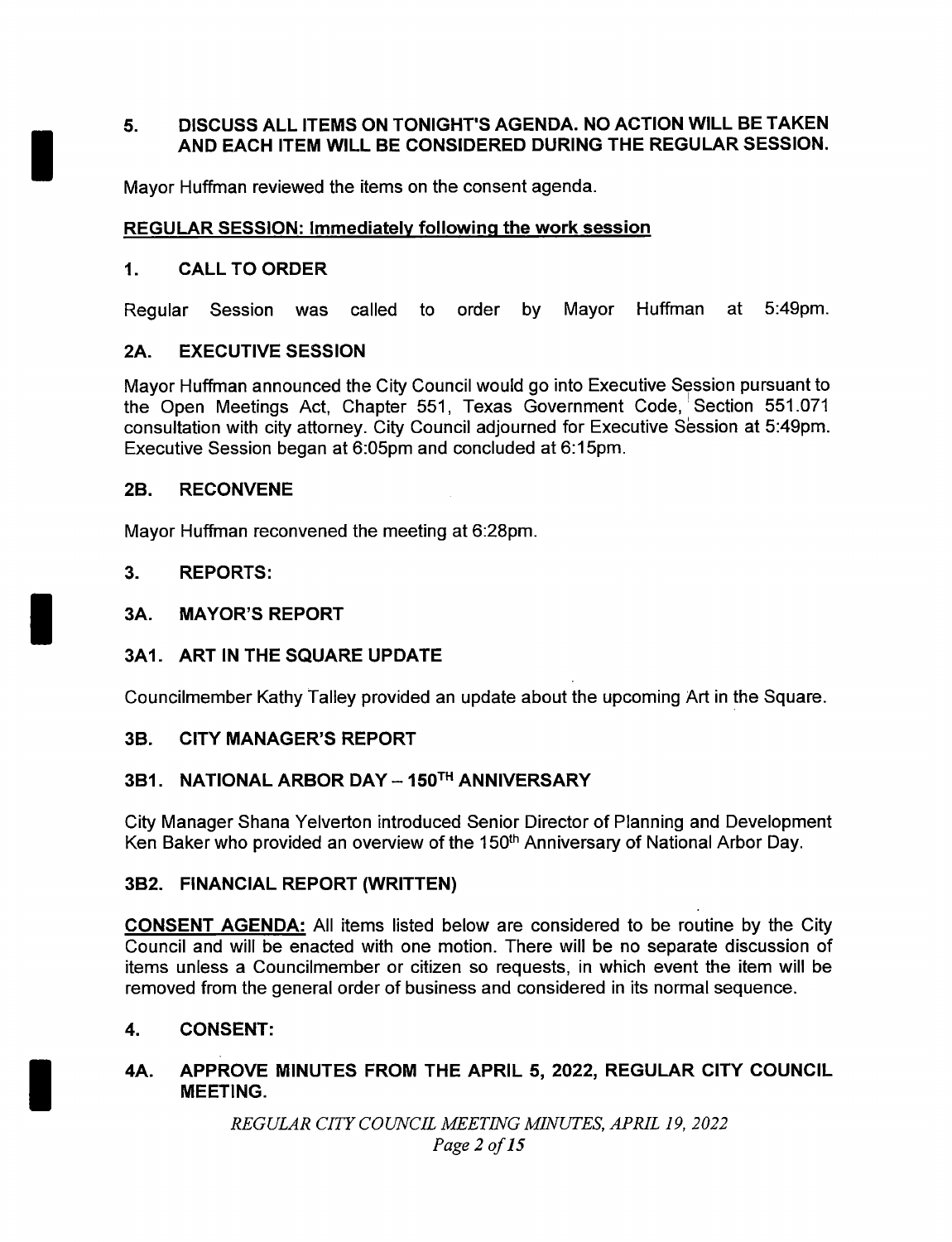- 4B. EXCUSE THE ABSENCES OF DEPUTY MAYOR PRO TEM RANDY WILLIAMSON FROM THE APRIL 5 AND APRIL 19 REGULAR CITY COUNCIL MEETINGS.
- 4C. CONSIDER APPROVAL OF AN ECONOMIC DEVELOPMENT AGREEMENT BETWEEN THE CITY OF SOUTHLAKE, THE BOARD OF DIRECTORS OF THE REINVESTMENT ZONE NUMBER ONE, CITY OF SOUTHLAKE, TEXAS, AND GPI SOUTHLAKE II, L.P., A DELAWARE LIMITED PARTNERSHIP.
- 4D. APPROVE CONTRACT AWARD FOR PREVENTATIVE MAINTENANCE AND GENERAL REPAIR SERVICES FOR CITY VEHICLES AND EQUIPMENT TO BLAGG TIRE AND SERVICE, LLC.
- 4E. APPROVE CONTRACT FOR PREVENTATIVE MAINTENANCE AND GENERAL REPAIR SERVICES FOR CITY VEHICLES AND EQUIPMENT TO GRAPEVINE FORD LINCOLN.
- 4F. APPROVE AN ENGINEERING SERVICES AGREEMENT WITH PELOTON LAND SOLUTIONS. ( PELOTON) TO PROVIDE ENGINEERING DESIGN AND CONSTRUCTION SERVICES FOR SANITARY SEWER IMPROVEMENTS BETWEEN EAGLE BEND DRIVE AND STRATHMORE DRIVE IN AN AMOUNT **NOT TO EXCEED \$145,000.**
- 4G. AUTHORIZE EXPENDITURES WITH TK ELEVATOR CORPORATION ( TK ELEVATOR) FOR PREVENTATIVE AND CORRECTIVE MAINTENANCE SERVICES OF ELEVATORS IN ALL CITY FACILITIES IN AN AMOUNT NOT TO EXCEED \$ 125, 000.
- 4H. APPROVE AN ENCROACHMENT AND JOINT USE AGREEMENT FOR A RETAINING WALL WITHIN THE UTILITY EASEMENT BEING LOCATED AT 701 SILVER SPUR COURT.
- 41. RESOLUTION NO. 22-012, AUTHORIZING A NOTICE OF INTENT TO ISSUE CERTIFICATES OF OBLIGATION.

## APPROVED

Motion was made to approve the Consent Agenda Items 4A-41, as written.

| Motion:   | Patton                                               |
|-----------|------------------------------------------------------|
| Second:   | <b>Robbins</b>                                       |
| Ayes:     | Talley, Robbins, Patton, Huffman, Smith, Torres-Lepp |
| Nays:     | None                                                 |
| Absent:   | Williamson                                           |
| Approved: | 6-0                                                  |

REGULAR CITY COUNCIL MEETING MINUTES, APRIL 19, 2022 Page 3 of 15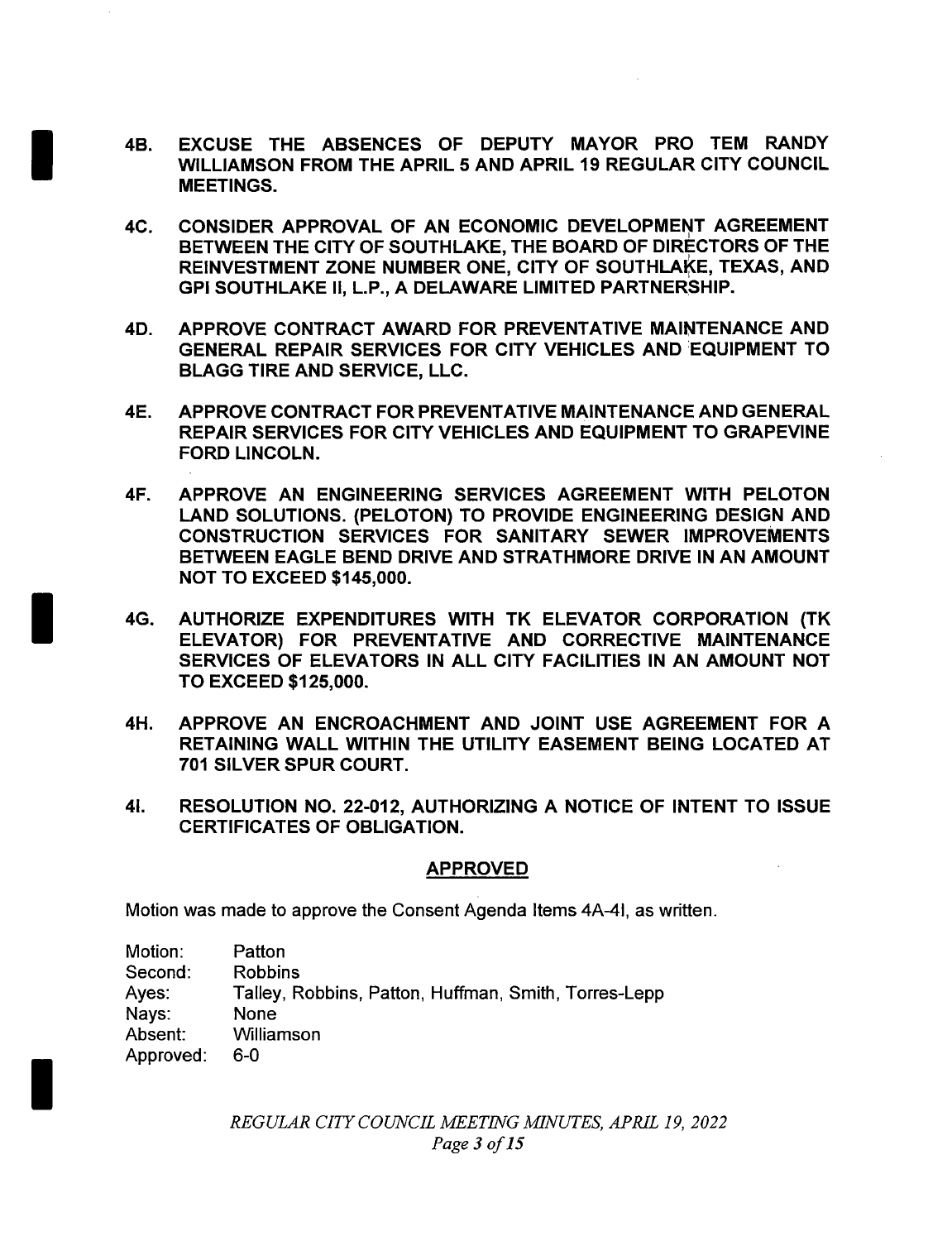### REGULAR AGENDA:

### 5. PUBLIC FORUM

Mayor Huffman opened the public forum at 7:00pm.

There being no one wishing to speak, Mayor Huffman closed the public forum at 7: 00pm.

## 6. ORDINANCES, SECOND READINGS, PUBLIC HEARINGS, AND RELATED ITEMS:

## 6A. ORDINANCE NO. 1245A, 2ND READING, REVISING THE BUDGET FIGURES FOR FISCAL YEAR 2022, BEGINNING OCTOBER 1, 2021 AND TERMINATING SEPTEMBER 30, 2022. PUBLIC HEARING

### APPROVED

Director of Human Resources Stacey Black Item 6A and answered questions from Council.

Mayor Huffman opened the public hearing at 6:45pm.

There being no one wishing to speak, Mayor Huffman closed the public hearing at 6:45pm.

Motion was made to approve Item 6A, Ordinance No. 1245A, 2<sup>nd</sup> Reading, revising the budget figures for Fiscal Year 2022, beginning October 1, 2021 and terminating September 30, 2022.

Motion: Patton Second: Robbins Ayes: Talley, Robbins, Patton, Huffman, Smith, Torres-Lepp<br>Navs: None Navs: Absent: Williamson Approved: 6-0

In accordance with Section 4.21 of the City Charter, the caption for this item is listed as follows:

### ORDINANCE NO. 1245A

AN ORDINANCE OF THE CITY COUNCIL OF THE CITY OF SOUTHLAKE, TEXAS, REVISING THE BUDGET FIGURES FOR FISCAL YEAR 2022; BEGINNING OCTOBER 1, 2021, AND TERMINATING SEPTEMBER 30, 2022, AND MAKING APPROPRIATIONS FOR EACH DEPARTMENT, PROJECT, AND ACCOUNT; REPEALING CONFLICTING ORDINANCES; PROVIDING A SAVINGS AND SEVERABILITY CLAUSE; AND DECLARING AN EFFECTIVE DATE.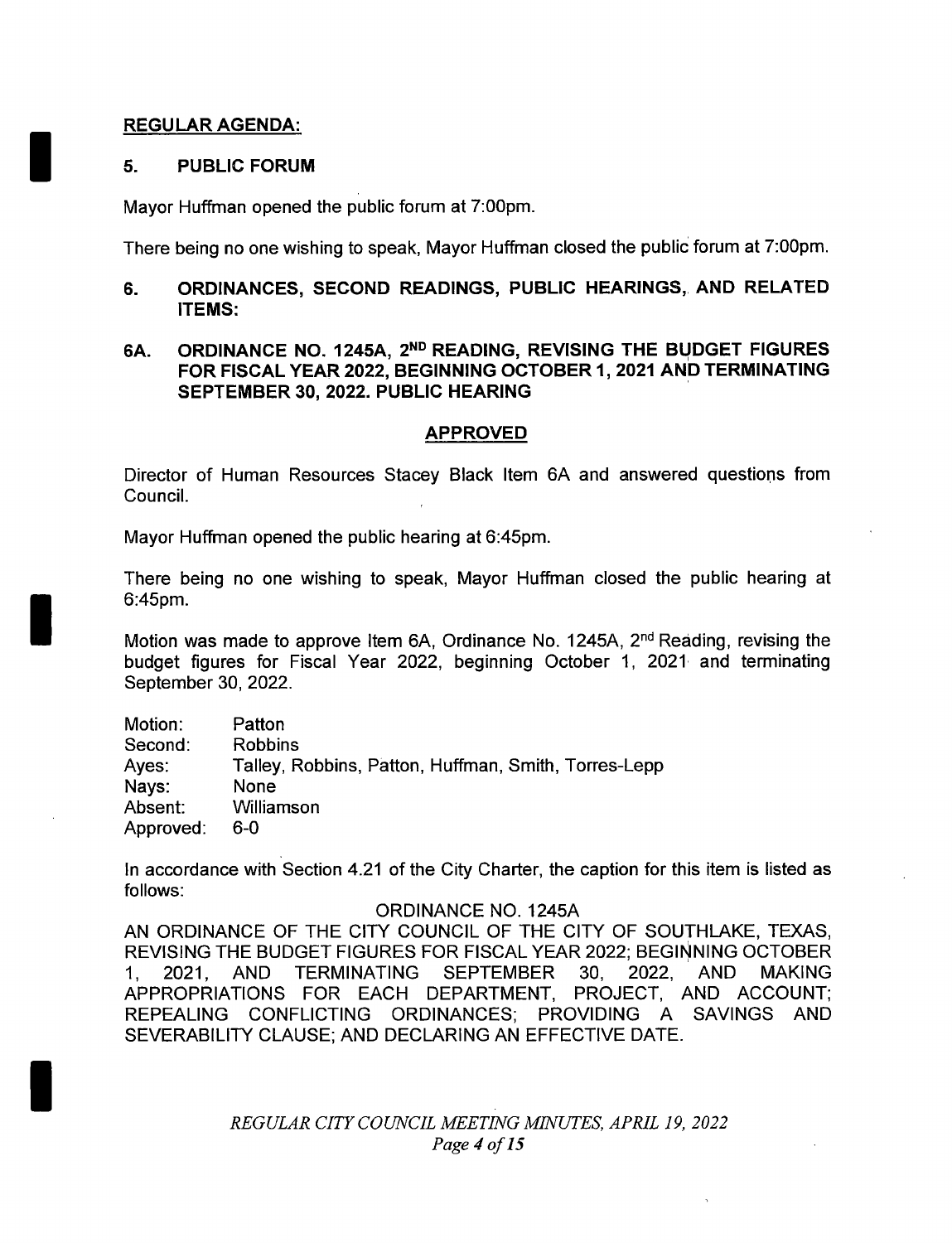## 6B. APPROVE ORDINANCE NO. 1246, 2ND READING, ADOPTING THE 2021 INTERNATIONAL BUILDING CODE. PUBLIC HEARING

## APPROVED

Senior Director of Planning and Development Ken Baker presented Items 6B-6K and answered questions from Council.

Mayor Huffman opened the public hearings for Items 6B-6K at 6:46pm.

There being no one wishing to speak, Mayor Huffman closed the public hearing at 6:46pm.

Motion was made to approve Items 6B-6K, Ordinance Nos. 1246, 1247, 1248, 1249, 1250, 1251, 1252, 1253, 1254 and 1255 on the 2nd Reading for the 2021 International Codes.

| Motion:   | Patton                                               |
|-----------|------------------------------------------------------|
| Second:   | <b>Robbins</b>                                       |
| Ayes:     | Talley, Robbins, Patton, Huffman, Smith, Torres-Lepp |
| Nays:     | None                                                 |
| Absent:   | Williamson                                           |
| Approved: | 6-0                                                  |

In accordance with Section 4.21 of the City Charter, the caption for this item is listed as follows:

### ORDINANCE 1246

AN ORDINANCE ADOPTING THE INTERNATIONAL BUILDING CODE, 2021 EDITION, REGULATING THE ERECTION, CONSTRUCTION, ENLARGEMENT, ALTERATION, REPAIR, MOVING, REMOVAL, DEMOLITION, CONVERSION, OCCUPANCY, EQUIPMENT, USE, HEIGHT, AREA AND MAINTENANCE OF ALL BUILDINGS OR STRUCTURES, EXCEPT ONE- AND TWO-FAMILY DWELLINGS AND MULTIPLE SINGLE-FAMILY DWELLINGS (TOWNHOUSES), AND INCLUDING THE NATIONAL ELECTRICAL CODE AS REFERENCED HEREIN, IN THE CITY OF SOUTHLAKE; PROVIDING FOR THE ADOPTION OF LOCAL AMENDMENTS THERETO; PROVIDING FOR RECORDING OF SUCH CODE AS A PUBLIC RECORD; PROVIDING THAT THIS ORDINANCE SHALL BE CUMULATIVE OF ALL ORDINANCES; PROVIDING A SEVERABILITY CLAUSE; PROVIDING FOR A PENALTY FOR VIOLATIONS HEREOF; PROVIDING A SAVINGS CLAUSE; PROVIDING FOR PUBLICATION IN PAMPHLET FORM; PROVIDING FOR PUBLICATION IN THE OFFICIAL NEWSPAPER; AND PROVIDING AN EFFECTIVE DATE.

## 6C. APPROVE ORDINANCE NO. 1247, 2ND READING, ADOPTING THE 2021 INTERNATIONAL ENERGY CONSERVATION CODE. PUBLIC HEARING

## APPROVED

REGULAR CITY COUNCIL MEETING MINUTES, APRIL 19, 2022 Page <sup>5</sup> of 15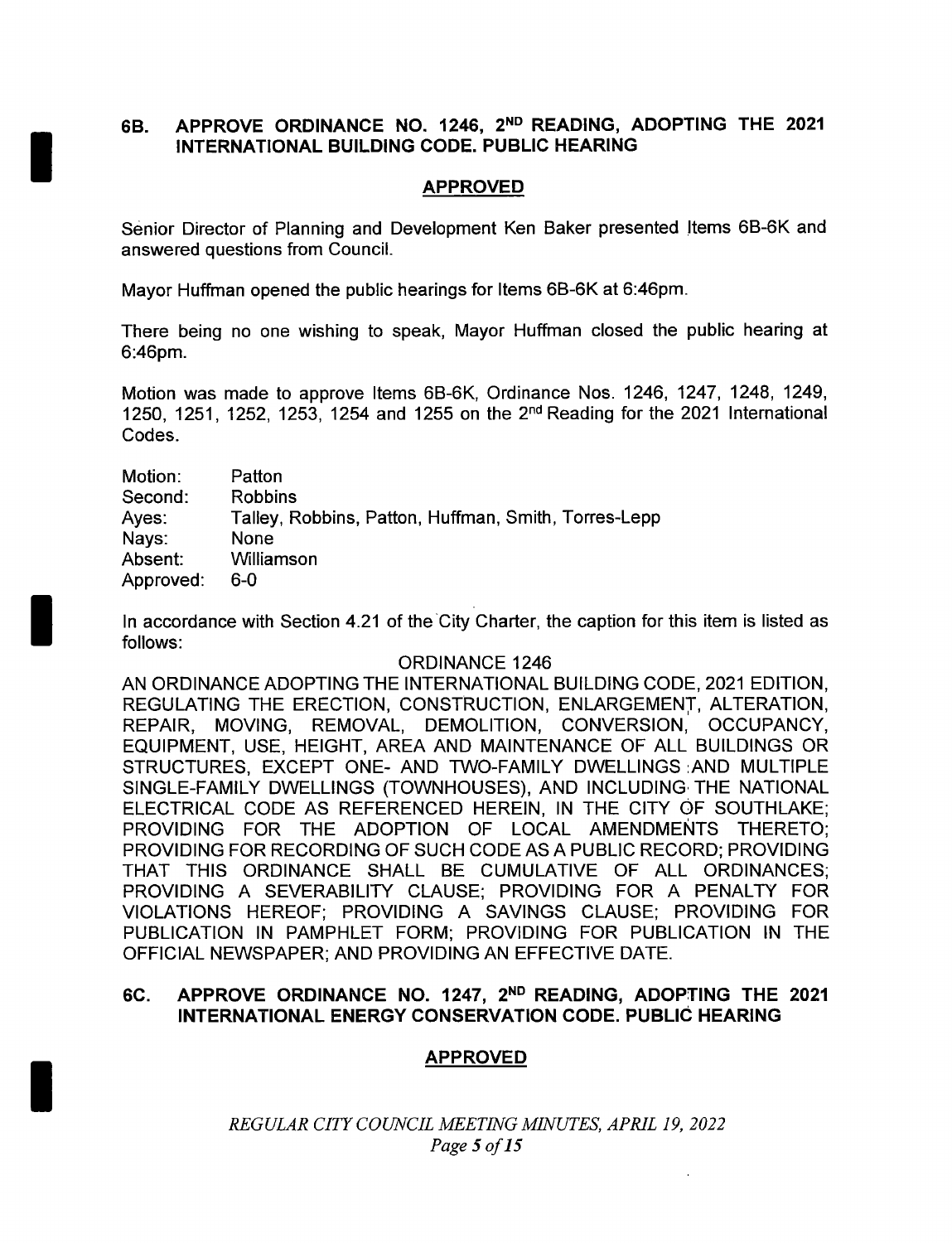Senior Director of Planning and Development Ken Baker presented Items 6B-6K and answered questions from Council.

Mayor Huffman opened the public hearings for Items 6B-6K at 6:46pm.

There being no one wishing to speak, Mayor Huffman closed the public hearing at 6:46pm.

Motion was made to approve Items 6B-6K, Ordinance Nos. 1246, 1247, 1248, 1249, 1250, 1251, 1252, 1253, 1254 and 1255 on the 2nd Reading for the 2021 International Codes.

| Motion:   | Patton                                               |
|-----------|------------------------------------------------------|
| Second:   | <b>Robbins</b>                                       |
| Ayes:     | Talley, Robbins, Patton, Huffman, Smith, Torres-Lepp |
| Nays:     | None                                                 |
| Absent:   | Williamson                                           |
| Approved: | 6-0                                                  |

In accordance with Section 4.21 of the City Charter, the caption for this item is listed as follows:

#### ORDINANCE 1247

AN ORDINANCE ADOPTING THE INTERNATIONAL ENERGY CONSERVATION CODE, 2021 EDITION, REGULATING THE DESIGN OF BUILDING ENVELOPES FOR ADEQUATE THERMAL RESISTANCE AND LOW AIR LEAKAGE AND THE DESIGN AND SELECTION OF MECHANICAL, ELECTRICAL, SERVICE WATER- HEATING AND ILLUMINATION SYSTEMS AND EQUIPMENT IN THE CITY OF SOUTHLAKE; PROVIDING FOR THE ADOPTION OF LOCAL AMENDMENTS THERETO; PROVIDING FOR RECORDING OF SUCH CODE AS A PUBLIC RECORD; PROVIDING THAT THIS ORDINANCE SHALL BE CUMULATIVE OF ALL ORDINANCES; PROVIDING A SEVERABILITY CLAUSE; PROVIDING FOR A PENALTY FOR VIOLATIONS HEREOF; PROVIDING A SAVINGS CLAUSE; PROVIDING FOR PUBLICATION IN PAMPHLET FORM; PROVIDING FOR PUBLICATION IN THE OFFICIAL NEWSPAPER; AND PROVIDING AN EFFECTIVE DATE.

## 6D. APPROVE ORDINANCE NO. 1248, 2ND READING, ADOPTING THE 2021 INTERNATIONAL FIRE CODE. PUBLIC HEARING

#### APPROVED

Senior Director of Planning and Development Ken Baker presented Items 6B-6K and answered questions from Council.

Mayor Huffman opened the public hearings for Items 6B-6K at 6:46pm.

There being no one wishing to speak, Mayor Huffman closed the public hearing at 6:46pm.

REGULAR CITY COUNCIL MEETING MINUTES, APRIL 19, 2022

Page 6 of 15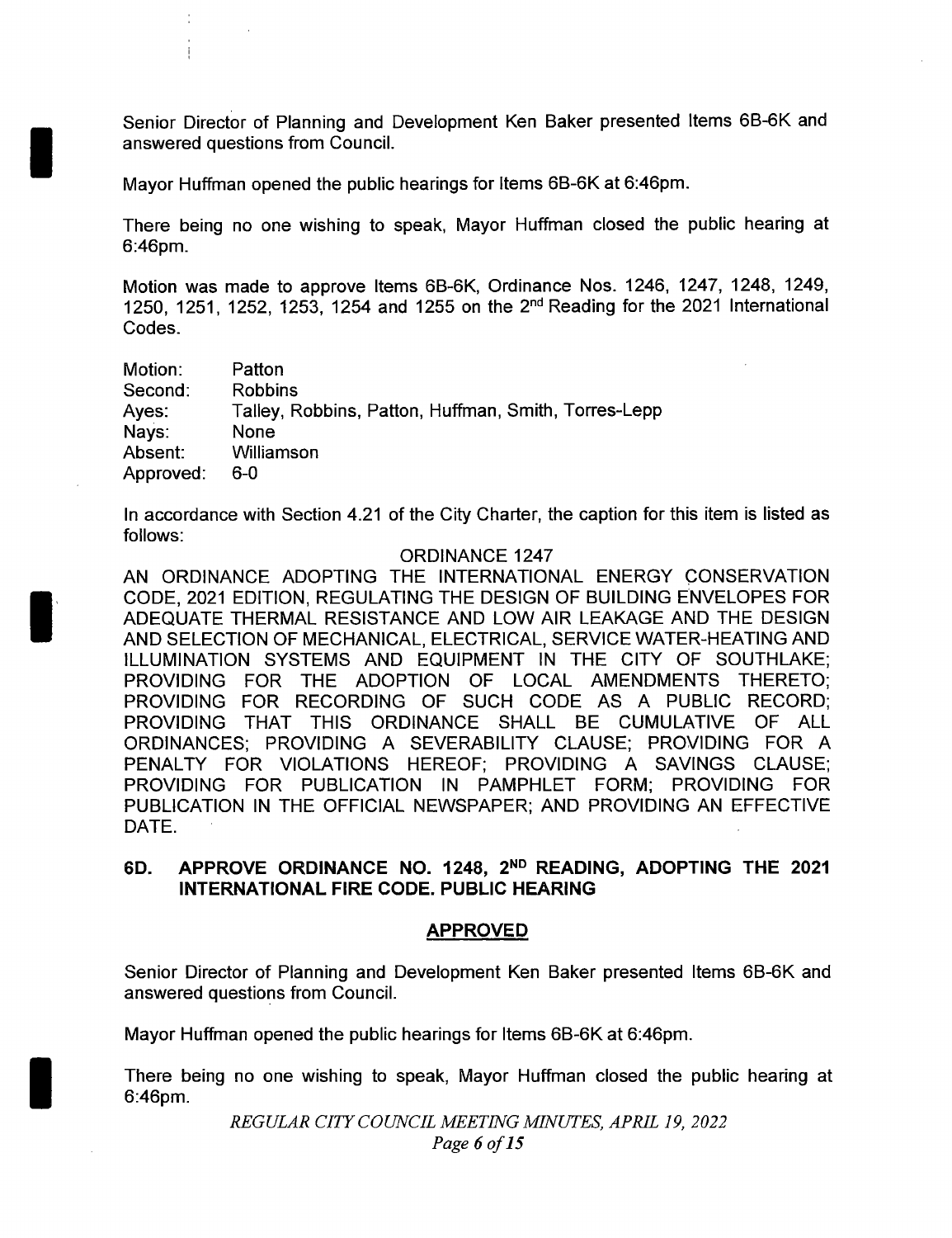Motion was made to approve Items 6B-6K, Ordinance Nos. 1246, 1247, 1248, 1249, 1250, 1251, 1252, 1253, 1254 and 1255 on the  $2^{nd}$  Reading for the 2021 International Codes.

| Motion:   | Patton                                               |
|-----------|------------------------------------------------------|
| Second:   | <b>Robbins</b>                                       |
| Ayes:     | Talley, Robbins, Patton, Huffman, Smith, Torres-Lepp |
| Nays:     | None                                                 |
| Absent:   | Williamson                                           |
| Approved: | 6-0                                                  |

In accordance with Section 4.21 of the City Charter, the caption for this item is listed as follows:

#### ORDINANCE 1248

AN ORDINANCE OF THE CITY OF SOUTHLAKE, TEXAS, AMENDING CHAPTER 15, ARTICLE III, "FIRE CODE" OF THE CODE OF ORDINANCES OF THE CITY OF SOUTHLAKE, TEXAS BY ADOPTING THE 2021 EDITION OF THE INTERNATIONAL FIRE CODE; REPEALING ORDINANCE NUMBER 1211 AND REPEALING ALL ORDINANCES IN CONFLICT HEREWITH; PRESCRIBING REGULATIONS GOVERNING CONDITIONS HAZARDOUS TO LIFE AND PROPERTY FROM FIRE AND EXPLOSION; PROVIDING FOR THE ADOPTION OF LOCAL AMENDMENTS THERETO; PROVIDING A PENALTY CLAUSE; PROVIDING A CUMULATIVE CLAUSE; PROVIDING A SEVERABILITY CLAUSE; PROVIDING A SAVINGS CLAUSE; PROVIDING FOR PUBLICATION; AND PROVIDING AN EFFECTIVE DATE.

## 6E. APPROVE ORDINANCE NO. 1249, 2ND READING, ADOPTING THE 2021 INTERNATIONAL MECHANICAL CODE. PUBLIC HEARING

#### APPROVED

Senior Director of Planning and Development Ken Baker presented Items 6B-6K and answered questions from Council.

Mayor Huffman opened the public hearings for Items 6B-6K at 6:46pm.

There being no one wishing to speak, Mayor Huffman closed the public hearing at 6:46pm.

Motion was made to approve Items 6B-6K, Ordinance Nos. 1246, 1247, 1248, 1249, 1250, 1251, 1252, 1253, 1254 and 1255 on the  $2^{nd}$  Reading for the 2021 International Codes.

| Motion: | Patton                                               |
|---------|------------------------------------------------------|
| Second: | <b>Robbins</b>                                       |
| Ayes:   | Talley, Robbins, Patton, Huffman, Smith, Torres-Lepp |
| Nays:   | <b>None</b>                                          |
| Absent: | Williamson                                           |
|         | REGULAR CITY COUNCIL MEETING MINUTES, APRIL 19, 2022 |
|         | Page 7 of 15                                         |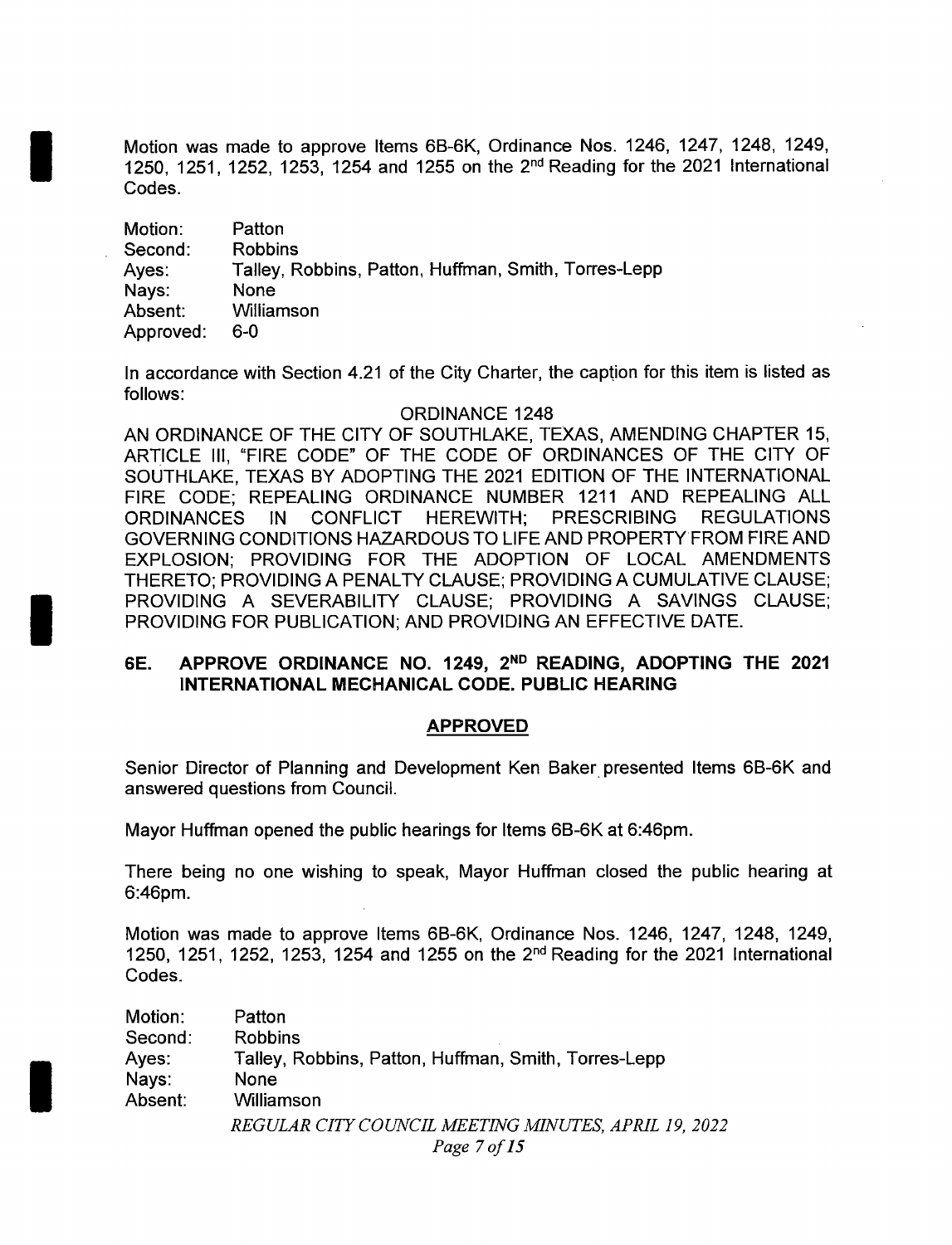Approved: 6-0

In accordance with Section 4.21 of the City Charter, the caption for this item is listed as follows:

### ORDINANCE 1249

AN ORDINANCE ADOPTING THE INTERNATIONAL MECHANICAL CODE, 2021 EDITION, REGULATING THE DESIGN, INSTALLATION, MAINTENANCE, ALTERATION AND INSPECTION OF PERMANENT MECHANICAL SYSTEMS EXCEPT ONE- AND TWO-FAMILY DWELLINGS AND MULTIPLE SINGLE-FAMILY DWELLINGS TOWNHOUSES), IN THE CITY OF SOUTHLAKE; PROVIDING FOR THE ADOPTION OF LOCAL AMENDMENTS THERETO; PROVIDING FOR RECORDING OF SUCH CODE AS A PUBLIC RECORD; PROVIDING THAT THIS ORDINANCE SHALL BE CUMULATIVE OF ALL ORDINANCES; PROVIDING A SEVERABILITY CLAUSE; PROVIDING A SAVINGS CLAUSE; PROVIDING FOR PUBLICATION IN PAMPHLET FORM; PROVIDING FOR PUBLICATION IN THE OFFICIAL NEWSPAPER; AND PROVIDING AN EFFECTIVE DATE.

## 6F. APPROVE ORDINANCE NO. 1250, 2<sup>ND</sup> READING, ADOPTING THE 2021 INTERNATIONAL PLUMBING CODE. PUBLIC HEARING

### APPROVED

Senior Director of Planning and Development Ken Baker presented Items 6B-6K and answered questions from Council.

Mayor Huffman opened the public hearings for Items 6B-6K at 6:46pm.

There being no one wishing to speak, Mayor Huffman closed the public hearing at 6:46pm.

Motion was made to approve Items 6B-6K, Ordinance Nos. 1246, 1247, 1248, 1249, 1250, 1251, 1252, 1253, 1254 and 1255 on the  $2<sup>nd</sup>$  Reading for the 2021 International Codes.

| Motion:   | Patton                                               |
|-----------|------------------------------------------------------|
| Second:   | <b>Robbins</b>                                       |
| Ayes:     | Talley, Robbins, Patton, Huffman, Smith, Torres-Lepp |
| Nays:     | <b>None</b>                                          |
| Absent:   | Williamson                                           |
| Approved: | 6-0                                                  |

In accordance with Section 4.21 of the City Charter, the caption for this item is listed as follows:

### ORDINANCE 1250

AN ORDINANCE ADOPTING THE INTERNATIONAL PLUMBING CODE, 2021 EDITION, REGULATING THE ERECTION, INSTALLATION, ALTERATION, REPAIRS, RELOCATION, REPLACEMENT, ADDITION TO, USE OR MAINTENANCE OF PLUMBING SYSTEM IN THE CITY OF SOUTHLAKE; PROVIDING FOR THE REGULAR CITY COUNCIL MEETING MINUTES, APRIL 19, 2022 Page 8 of 15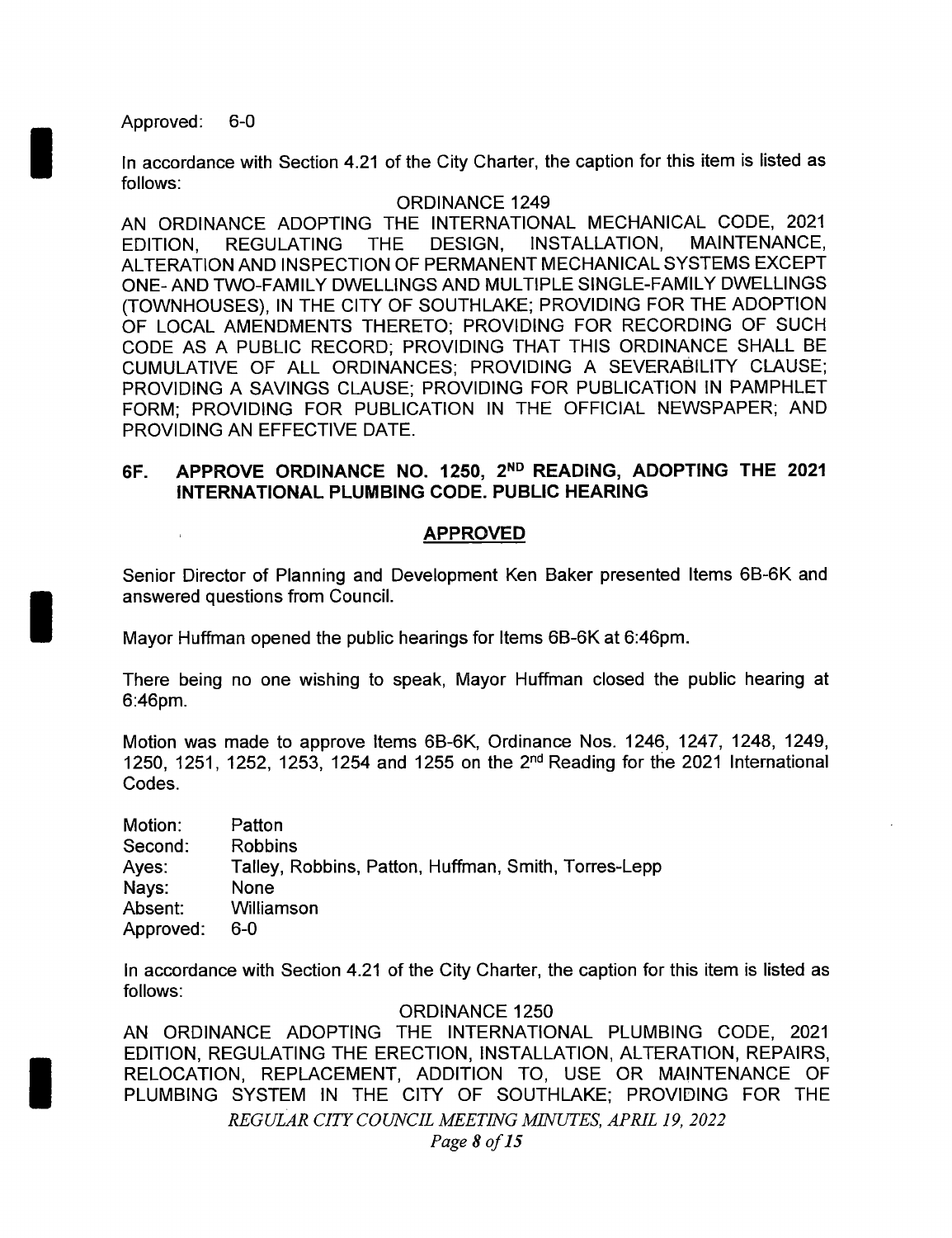ADOPTION OF LOCAL AMENDMENTS THERETO; PROVIDING FOR RECORDING OF SUCH CODE AS A PUBLIC RECORD; PROVIDING THAT THIS ORDINANCE SHALL BE CUMULATIVE OF ALL ORDINANCES; PROVIDING A SEVERABILITY CLAUSE; PROVIDING A SAVINGS CLAUSE; PROVIDING FOR PUBLICATION IN PAMPHLET FORM; PROVIDING FOR PUBLICATION IN THE OFFICIAL NEWSPAPER; AND PROVIDING AN EFFECTIVE DATE.

## 6G. APPROVE ORDINANCE NO. 1251, 2ND READING, ADOPTING THE 2021 INTERNATIONAL FUEL GAS CODE. PUBLIC HEARING

## APPROVED

Senior Director of Planning and Development Ken Baker presented Items 6B-6K and answered questions from Council.

Mayor Huffman opened the public hearings for Items 6B-6K at 6:46pm.

There being no one wishing to speak, Mayor Huffman closed the public hearing at 6:46pm.

Motion was made to approve Items 6B-6K, Ordinance Nos. 1246, 1247, 1248, 1249, 1250, 1251, 1252, 1253, 1254 and 1255 on the  $2<sup>nd</sup>$  Reading for the 2021 International Codes.

| Motion:   | Patton                                               |
|-----------|------------------------------------------------------|
| Second:   | <b>Robbins</b>                                       |
| Ayes:     | Talley, Robbins, Patton, Huffman, Smith, Torres-Lepp |
| Nays:     | None                                                 |
| Absent:   | Williamson                                           |
| Approved: | 6-0                                                  |

In accordance with Section 4.21 of the City Charter, the caption for this item is listed as follows:

#### ORDINANCE 1251

AN ORDINANCE ADOPTING THE INTERNATIONAL FUEL GAS CODE, 2021 EDITION, REGULATING THE INSTALLAION OF FUEL-GAS PIPING SYSTEMS, FUEL GAS APPLIANCES, GASEOUS HYDROGEN SYSTEM AND RELATED ACCESSORIES EXCEPT ONE- AND TWO-FAMILY DWELLINGS AND MULTIPLE SINGLE-FAMILY DWELLINGS ( TOWNHOUSES) IN THE CITY OF SOUTHLAKE; PROVIDING FOR THE ADOPTION OF LOCAL AMENDMENTS THERETO; PROVIDING FOR RECORDING OF SUCH CODE AS A PUBLIC RECORD; PROVIDING THAT THIS ORDINANCE SHALL BE CUMULATIVE OF ALL ORDINANCES; PROVIDING A SEVERABILITY CLAUSE; PROVIDING A SAVINGS CLAUSE; PROVIDING FOR PUBLICATION IN PAMPHLET FORM; PROVIDING FOR PUBLICATION IN THE OFFICIAL NEWSPAPER; AND PROVIDING AN EFFECTIVE DATE.

> REGULAR CITY COUNCIL MEETING MINUTES, APRIL 19, 2022 Page 9 of 15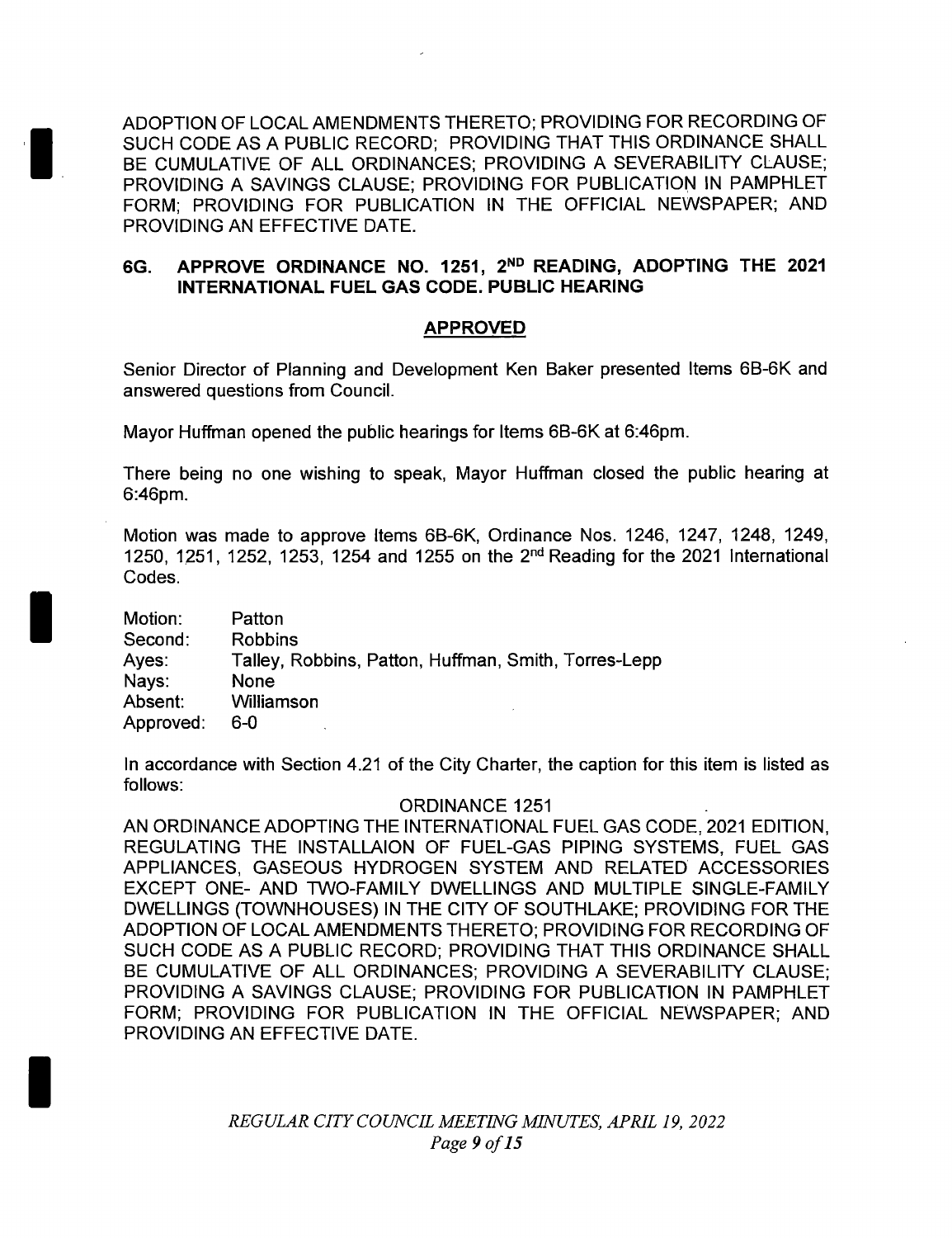## 6H. APPROVE ORDINANCE NO. 1252, 2<sup>ND</sup> READING, ADOPTING THE 2021 INTERNATIONAL RESIDENTIAL CODE. PUBLIC HEARING

## APPROVED

Senior Director of Planning and Development Ken Baker presented Items 6B-6K and answered questions from Council.

Mayor Huffman opened the public hearings for Items 6B-6K at 6:46pm.

There being no one wishing to speak, Mayor Huffman closed the public hearing at 6:46pm.

Motion was made to approve Items 6B-6K, Ordinance Nos. 1246, 1247, 1248, 1249, 1250, 1251, 1252, 1253, 1254 and 1255 on the 2nd Reading for the 2021 International Codes.

| Motion:   | Patton                                               |
|-----------|------------------------------------------------------|
| Second:   | <b>Robbins</b>                                       |
| Ayes:     | Talley, Robbins, Patton, Huffman, Smith, Torres-Lepp |
| Nays:     | None                                                 |
| Absent:   | Williamson                                           |
| Approved: | 6-0                                                  |

In accordance with Section 4.21 of the City Charter, the caption for this item is listed as follows:

### ORDINANCE 1252

AN ORDINANCE ADOPTING THE INTERNATIONAL RESIDENTIAL CODE, 2021 EDITION FOR ONE- AND TWO-FAMILY DWELLINGS, REGULATING THE ERECTION, CONSTRUCTION, ENLARGEMENT, ALTERATION, REPAIR, MOVING, REMOVAL, DEMOLITION, CONVERSION, OCCUPANCY, EQUIPMENT, USE, HEIGHT, AREA AND MAINTENANCE OF ALL ONE- AND TWO-FAMILY DWELLINGS AND MULTIPLE SINGLE-FAMILY DWELLINGS (TOWNHOUSES), IN THE CITY OF SOUTHLAKE; PROVIDING FOR THE ADOPTION OF LOCAL AMENDMENTS THERETO; PROVIDING FOR RECORDING OF SUCH CODE AS A PUBLIC RECORD PROVIDING THAT THIS ORDINANCE SHALL BE CUMULATIVE OF ALL ORDINANCES; PROVIDING A SEVERABILITY CLAUSE; PROVIDING FOR A PENALTY FOR VIOLATIONS HEREOF; PROVIDING A SAVINGS CLAUSE; PROVIDING FOR PUBLICATION IN PAMPHLET FORM; PROVIDING FOR PUBLICATION IN THE OFFICIAL NEWSPAPER; AND PROVIDING AN EFFECTIVE DATE.

### 61. APPROVE ORDINANCE NO. 1253, 2ND READING, ADOPTING THE 2021 INTERNATIONAL EXISTING BUILDING CODE. PUBLIC HEARING

## APPROVED

Senior Director of Planning and Development Ken Baker presented Items 6B-6K and answered questions from Council.

> REGULAR CITY COUNCIL MEETING MINUTES, APRIL 19, 2022 Page 10 of 15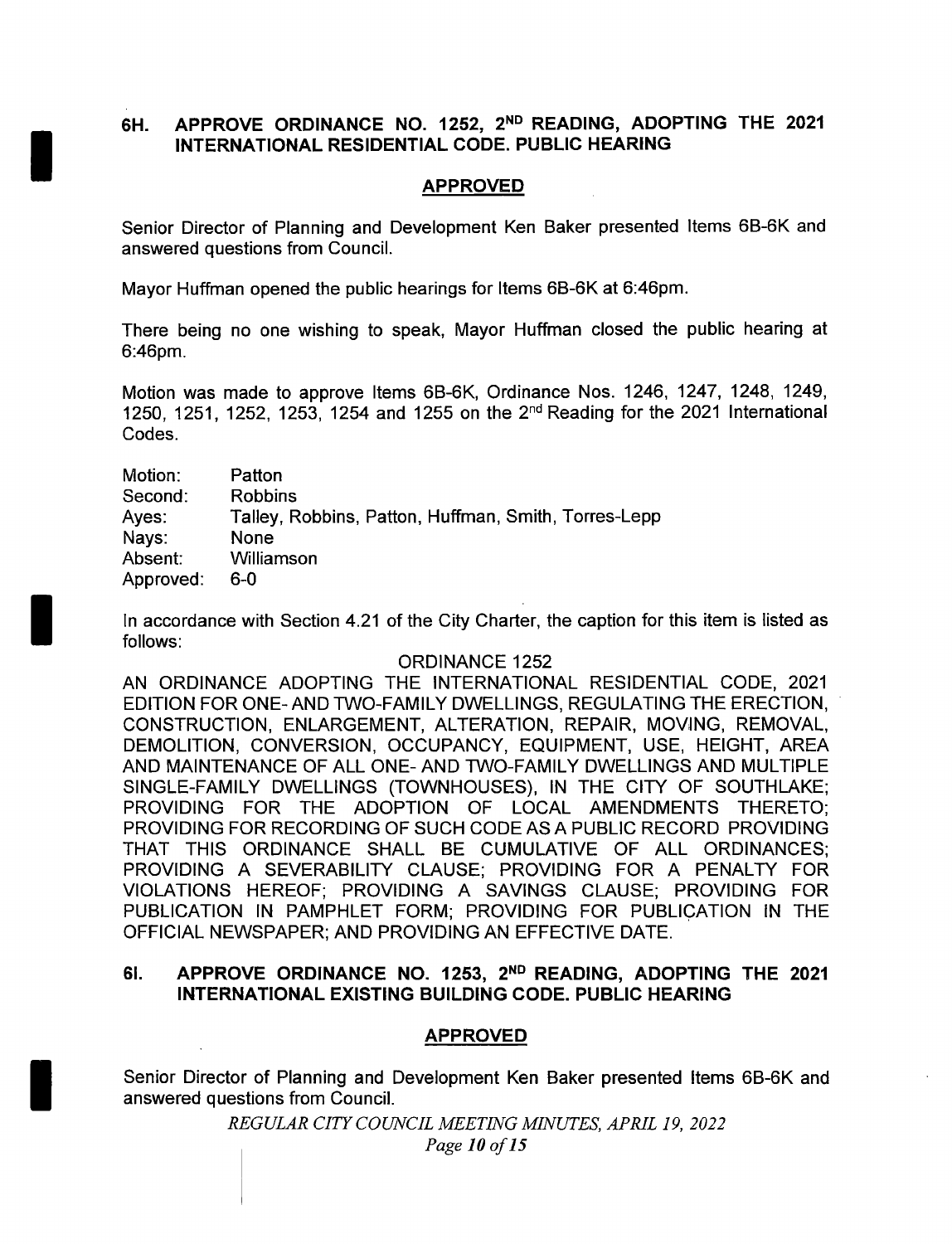Mayor Huffman opened the public hearings for Items 6B-6K at 6:46pm.

There being no one wishing to speak, Mayor Huffman closed the public hearing at 6:46pm.

Motion was made to approve Items 6B-6K, Ordinance Nos. 1246, 1247, 1248, 1249, 1250, 1251, 1252, 1253, 1254 and 1255 on the  $2<sup>nd</sup>$  Reading for the 2021 International Codes.

| Motion:   | Patton                                               |
|-----------|------------------------------------------------------|
| Second:   | <b>Robbins</b>                                       |
| Ayes:     | Talley, Robbins, Patton, Huffman, Smith, Torres-Lepp |
| Nays:     | None                                                 |
| Absent:   | Williamson                                           |
| Approved: | 6-0                                                  |

In accordance with Section 4.21 of the City Charter, the caption for this item is listed as follows:

### ORDINANCE 1253

AN ORDINANCE ADOPTING THE INTERNATIONAL EXISTING BUILDING CODE, 2021 EDITION REGULATING THE REPAIR, ALTERATION, CHANGE OF OCCUPANCY, ADDITION TO AND RELOCATION OF EXISTING BUILDINGS EXCEPT ONE- AND TWO-FAMILY DWELLINGS AND MULTIPLE SINGLE-FAMILY DWELLINGS TOWNHOUSES), IN THE CITY OF SOUTHLAKE; PROVIDING FOR THE ADOPTION OF LOCAL AMENDMENTS THERETO; PROVIDING FOR RECORDING OF SUCH CODE AS A PUBLIC RECORD; PROVIDING THAT THIS ORDINANCE SHALL BE CUMULATIVE OF ALL ORDINANCES; PROVIDING A SEVERABILITY CLAUSE; PROVIDING A SAVINGS CLAUSE; PROVIDING FOR PUBLICATION IN PAMPHLET FORM; PROVIDING FOR PUBLICATION IN THE OFFICIAL NEWSPAPER; AND PROVIDING AN EFFECTIVE DATE.

## 6J. APPROVE ORDINANCE NO. 1254, 2<sup>ND</sup> READING, ADOPTING THE 2021 INTERNATIONAL SWIMMING POOL AND SPA CODE. PUBLIC HEARING

## APPROVED

Senior Director of Planning and Development Ken Baker presented Items 6B-6K and answered questions from Council.

Mayor Huffman opened the public hearings for Items 6B-6K at 6:46pm.

There being no one wishing to speak, Mayor Huffman closed the public hearing at 6:46pm.

Motion was made to approve Items 6B-6K, Ordinance Nos. 1246, 1247, 1248, 1249, 1250, 1251, 1252, 1253, 1254 and 1255 on the  $2<sup>nd</sup>$  Reading for the 2021 International Codes.

> REGULAR CITY COUNCIL MEETING MINUTES, APRIL 19, 2022 Page <sup>11</sup> of 15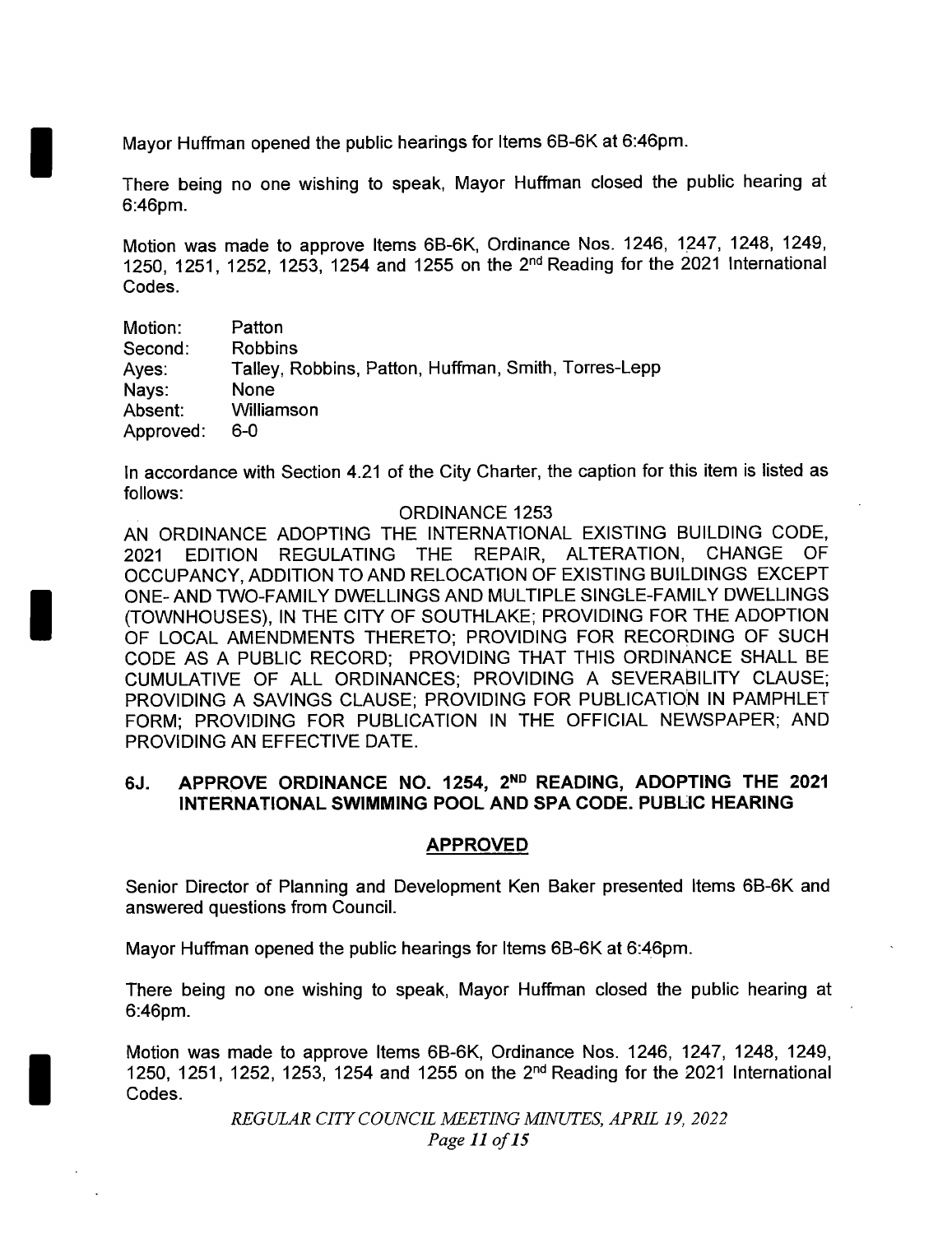Motion: Patton Second: Robbins Ayes: Talley, Robbins, Patton, Huffman, Smith, Torres-Lepp<br>Nays: None Nays: Absent: Williamson Approved: 6-0

In accordance with Section 4.21 of the City Charter, the caption for this item is listed as follows:

### ORDINANCE 1254

AN ORDINANCE ADOPTING THE INTERNATIONAL SWIMMING POOL AND SPA CODE, 2021 EDITION REGULATING THE CONSTRUCTION, ALTERATION, MOVEMENT, RENOVATION, REPLACEMENT, REPAIR AND MAINTENANCE OF AQUATIC RECREATION FACILITIES, POOLS AND SPAS IN THE CITY OF SOUTHLAKE; PROVIDING FOR THE ADOPTION OF LOCAL AMENDMENTS THERETO; PROVIDING FOR RECORDING OF SUCH CODE AS A PUBLIC RECORD; PROVIDING THAT THIS ORDINANCE SHALL BE CUMULATIVE OF ALL ORDINANCES; PROVIDING A SEVERABILITY CLAUSE; PROVIDING A SAVINGS CLAUSE; PROVIDING FOR PUBLICATION IN PAMPHLET FORM; PROVIDING FOR PUBLICATION IN THE OFFICIAL NEWSPAPER; AND PROVIDING AN EFFECTIVE DATE.

## 6K. APPROVE ORDINANCE NO. 1255, 2ND READING, ADOPTING THE 2021 INTERNATIONAL PROPERTY MAINTENANCE CODE. PUBLIC HEARING

### APPROVED

Senior Director of Planning and Development Ken Baker presented Items 6B-6K and answered questions from Council.

Mayor Huffman opened the public hearings for Items 6B-6K at 6:46pm.

There being no one wishing to speak, Mayor Huffman closed the public hearing at 6: 46pm.

Motion was made to approve Items 6B-6K, Ordinance Nos. 1246, 1247, 1248, 1249, 1250, 1251, 1252, 1253, 1254 and 1255 on the  $2^{nd}$  Reading for the 2021 International Codes.

| Motion:   | Patton                                               |
|-----------|------------------------------------------------------|
| Second:   | Robbins                                              |
| Ayes:     | Talley, Robbins, Patton, Huffman, Smith, Torres-Lepp |
| Nays:     | None                                                 |
| Absent:   | Williamson                                           |
| Approved: | 6-0                                                  |

REGULAR CITY COUNCIL MEETING MINUTES, APRIL 19, 2022 Page 12 of 15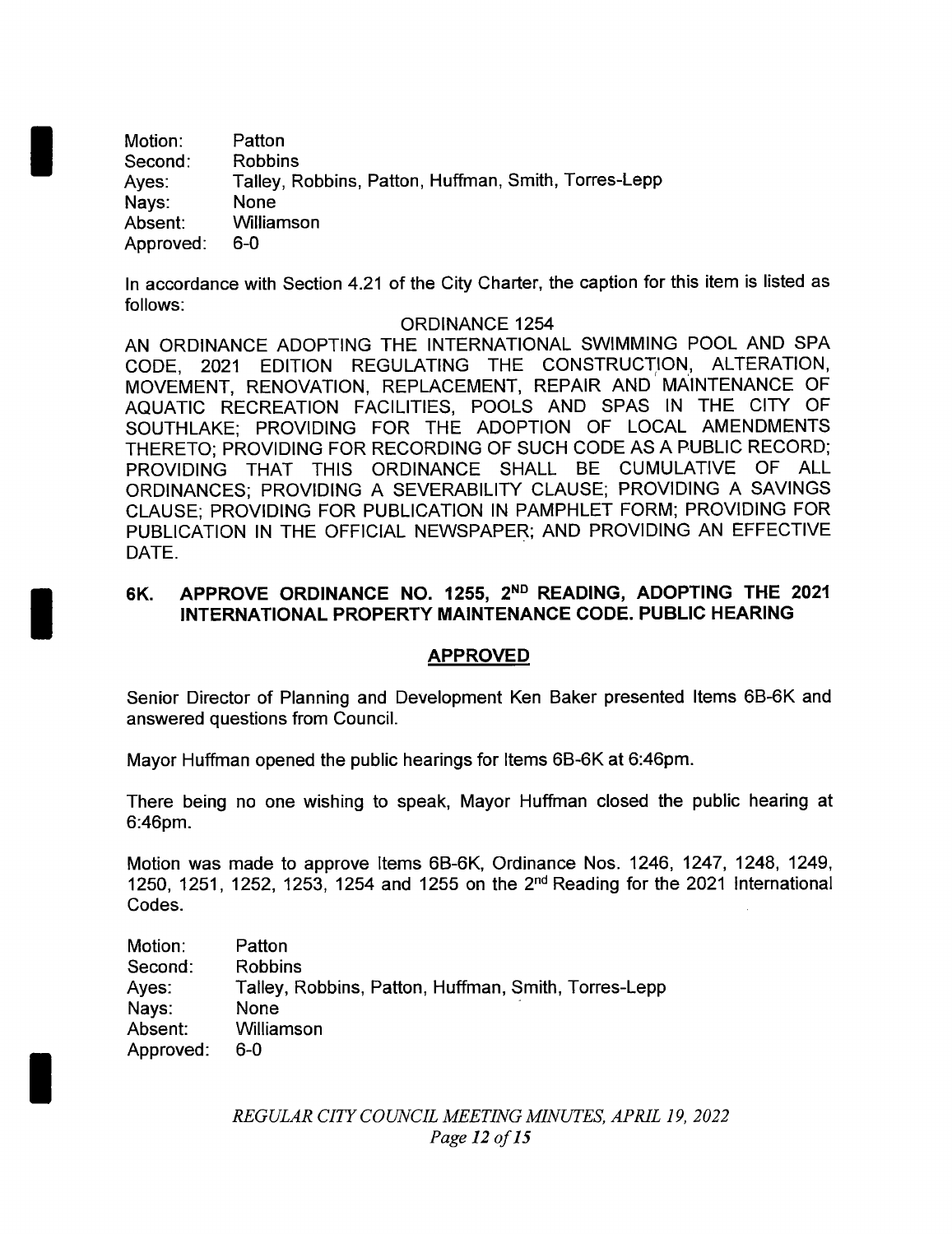In accordance with Section 4.21 of the City Charter, the caption for this item is listed as follows:

### ORDINANCE 1255

AN ORDINANCE ADOPTING THE INTERNATIONAL PROPERTY MAINTENANCE CODE, 2021 EDITION REGULATING ALL EXISTING RESIDENTIAL AND NONRESIDENTIAL STRUCTURES AND ALL EXISTING PREMISES; PROVIDING FOR THE ADOPTION OF LOCAL AMENDMENTS THERETO; PROVIDING FOR RECORDING OF SUCH CODE AS A PUBLIC RECORD; PROVIDING THAT THIS ORDINANCE SHALL BE CUMULATIVE OF ALL ORDINANCES; PROVIDING FOR A PENALTY FOR VIOLATIONS HEREOF; PROVIDING A SEVERABILITY CLAUSE; PROVIDING A SAVINGS CLAUSE; PROVIDING FOR PUBLICATION IN PAMPHLET FORM; PROVIDING FOR PUBLICATION IN THE OFFICIAL NEWSPAPER; AND PROVIDING AN EFFECTIVE DATE.

6L. RESOLUTION NO. 22-002, ZA21-0103, SPECIFIC USE PERMIT FOR ELECTRICAL VEHICLE CHARGING SPACES ON PROPERTY DESCRIBED AS LOT 1, BLOCK 4, GATEWAY CHURCH - 114 CAMPUS, CITY OF SOUTHLAKE, TARRANT COUNTY, TEXAS AND LOCATED AT 1200 E. SH 114, SOUTHLAKE, TEXAS. CURRENT ZONING: "S-P-1" DETAILED SITE PLAN DISTRICT. SPIN NEIGHBORHOOD #4. PUBLIC HEARING

## APPROVED

Senior Director of Planning and Development Ken Baker presented Item 6L and answered questions from Council.

Mayor Huffman opened the public hearing at 6:50pm.

There being no one wishing to speak, Mayor Huffman closed the public hearing at 6: 50pm.

Motion was made to approve Item 6L, Resolution No. 22-002, ZA21-0103, Specific Use Permit for Electrical Vehicle Charging Spaces on property described as Lot 1, Block 4, Gateway Church - 114 Campus, City of Southlake, Tarrant County, Texas and located at 1200 E. SH 114, Southlake, Texas. Current Zoning: "S-P-1" Detailed Site Plan District. SPIN Neighborhood #4, and noting the following:

- Approval of a Specific Use Permit to allow (6) dual EV charging stations installed for the 12 dedicated parking spaces per the site plan exhibit.
- Also allowing the informational signage related to the EV charging stations as presented.

| Motion:   | Patton                                               |
|-----------|------------------------------------------------------|
| Second:   | <b>Robbins</b>                                       |
| Ayes:     | Talley, Robbins, Patton, Huffman, Smith, Torres-Lepp |
| Nays:     | None                                                 |
| Absent:   | Williamson                                           |
| Approved: | 6-0                                                  |

REGULAR CITY COUNCIL MEETING MINUTES, APRIL 19, 2022 Page 13 of 15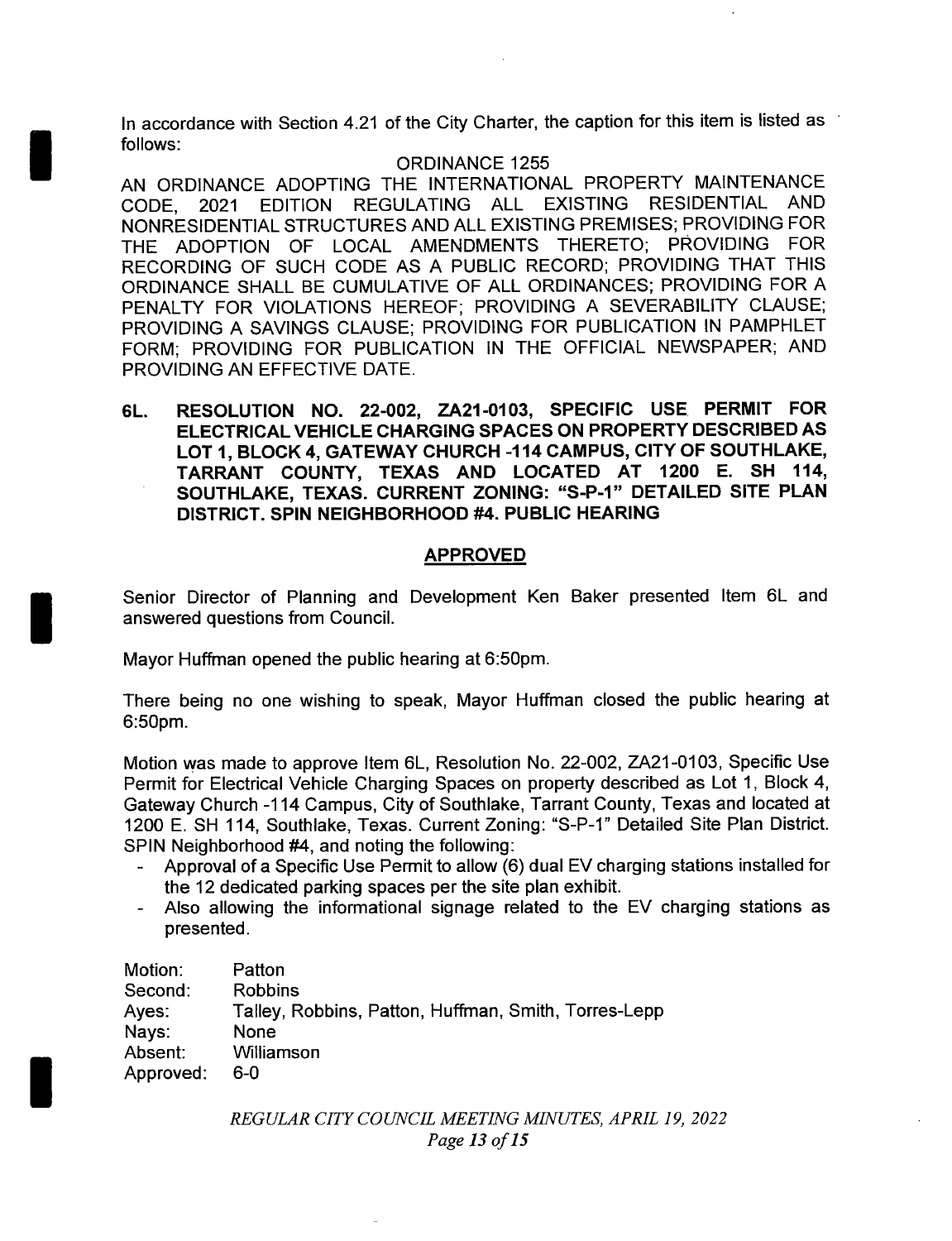In accordance with Section 4.21 of the City Charter, the caption for this item is listed as follows:

### RESOLUTION NO. 22-002

A RESOLUTION OF THE CITY COUNCIL OF THE CITY OF SOUTHLAKE, TEXAS, GRANTING A SPECIFIC USE PERMIT FOR ELECTRIC VEHICLE CHARGING SPACES ON COMMERCIAL PROPERTY WITHIN THE CITY OF SOUTHLAKE, TEXAS, LOCATED AT 1200 E. SH 114, BEING DESCRIBED AS LOT 1, BLOCK 4, GATEWAY CHURCH- 114 CAMPUS AS DEPICTED ON THE APPROVED SITE EXHIBIT ATTACHED HERETO AND INCORPORATED HEREIN AS EXHIBIT "A" AND PROVIDING AN EFFECTIVE DATE.

## 6M. ORDINANCE NO. 1256, 2<sup>ND</sup> READING, AMENDING CHAPTER 2,<br>"ADMINISTRATION" ARTICLE VII. "PUBLIC RECORDS" OF THE "ADMINISTRATION" ARTICLE VII, SOUTHLAKE CODE OF ORDINANCES TO UPDATE AND CLARIFY THE CITY'S ACTIVE AND CONTINUING RECORDS MANAGEMENT PROGRAM. PUBLIC HEARING

### APPROVED

City Secretary Amy Shelley presented Item 6M and answered questions from Council.

Mayor Huffman opened the public hearing at 6:53pm.

There being no one wishing to speak, Mayor Huffman closed the public hearing at 6:53pm.

Motion was made to approve Item 6M, Ordinance No. 1256, 2<sup>nd</sup> Reading, amending Chapter 2, " Administration" Article VII, " Public Records" of the Southlake Code of Ordinances to update and clarify the City's active and continuing records management program., and noting the following:

- This ordinance updates and consolidates the City's records management policies and procedures consistent with the Local Government Records Act to achieve an efficient recordkeeping program; and,
- It has further been determined that Ordinance No. 497 and Resolution No. 98-74 should be repealed and replaced to establish a clear and comprehensive records management program as set forth in Exhibit" A" attached in the proposed ordinance.

| Motion:   | Patton                                               |
|-----------|------------------------------------------------------|
| Second:   | <b>Robbins</b>                                       |
| Ayes:     | Talley, Robbins, Patton, Huffman, Smith, Torres-Lepp |
| Nays:     | None                                                 |
| Absent:   | Williamson                                           |
| Approved: | 6-0                                                  |

In accordance with Section 4.21 of the City Charter, the caption for this item is listed as follows:

ORDINANCE NO. 1256

AN ORDINANCE OF CITY OF SOUTHLAKE, TEXAS, AMENDING CHAPTER 2, ADMINISTRATION," ARTICLE VII, " PUBLIC RECORDS," OF THE SOUTHLAKE CODE REGULAR CITY COUNCIL MEETING MINUTES, APRIL 19, 2022 Page 14 of 15